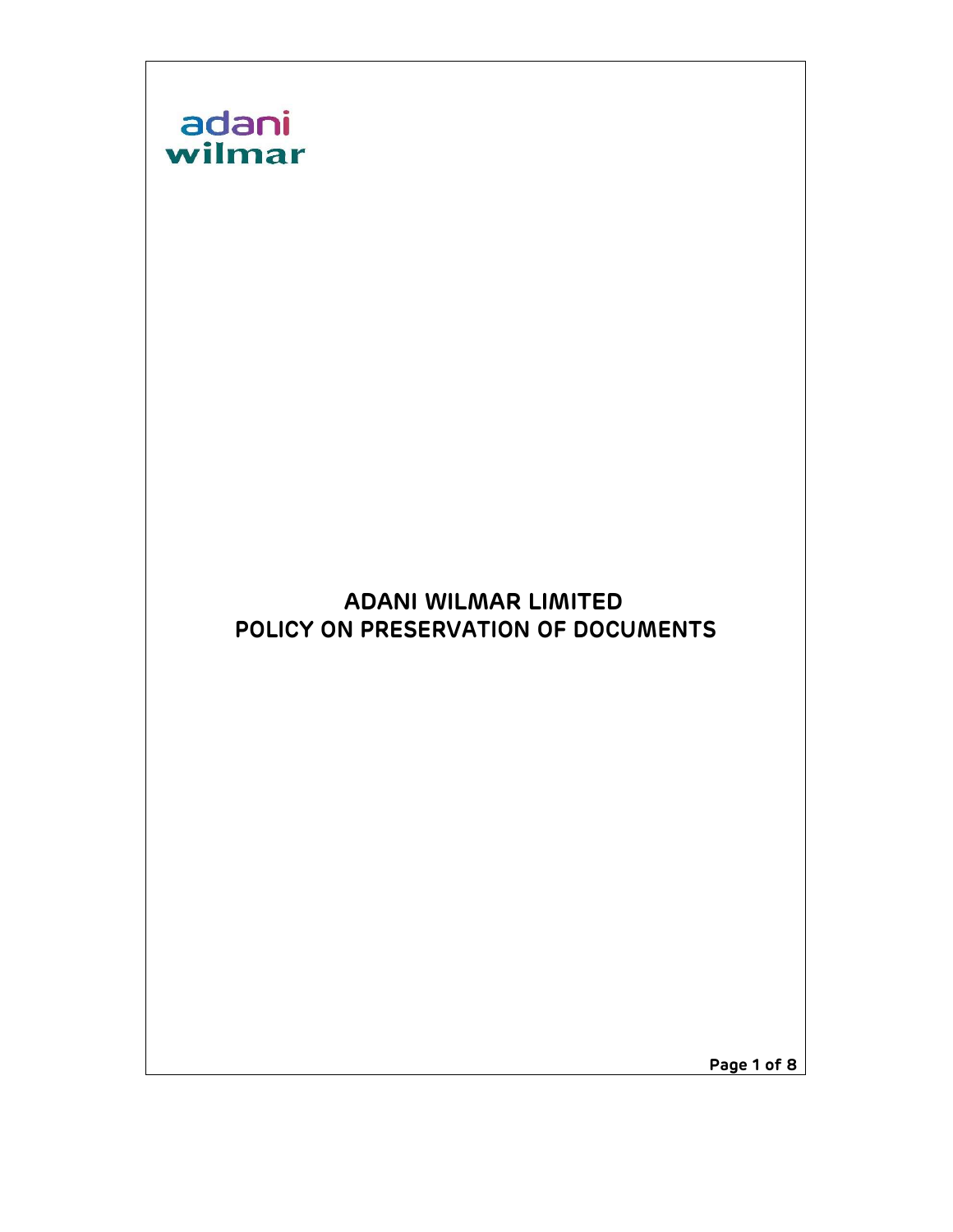# adani<br>wilmar

#### POLICY ON PRESERVATION OF DOCUMENTS

#### TABLE OF CONTENTS

| Sr. | <b>Particulars</b>    | Page Nos.      |
|-----|-----------------------|----------------|
| No. |                       |                |
| 1.  | Preamble              | 3              |
| 2.  | Scope                 | 3              |
| 3.  | Objectives            | $3 - 4$        |
| 4.  | Definitions           | $\overline{4}$ |
| 5.  | Interpretation        | 5              |
| 6.  | Guidelines            | 5              |
| 7.  | Modes of preservation | 6              |
| 8.  | Review                | 6              |
| 9.  | Annexure              | $7 - 8$        |

Page 2 of 8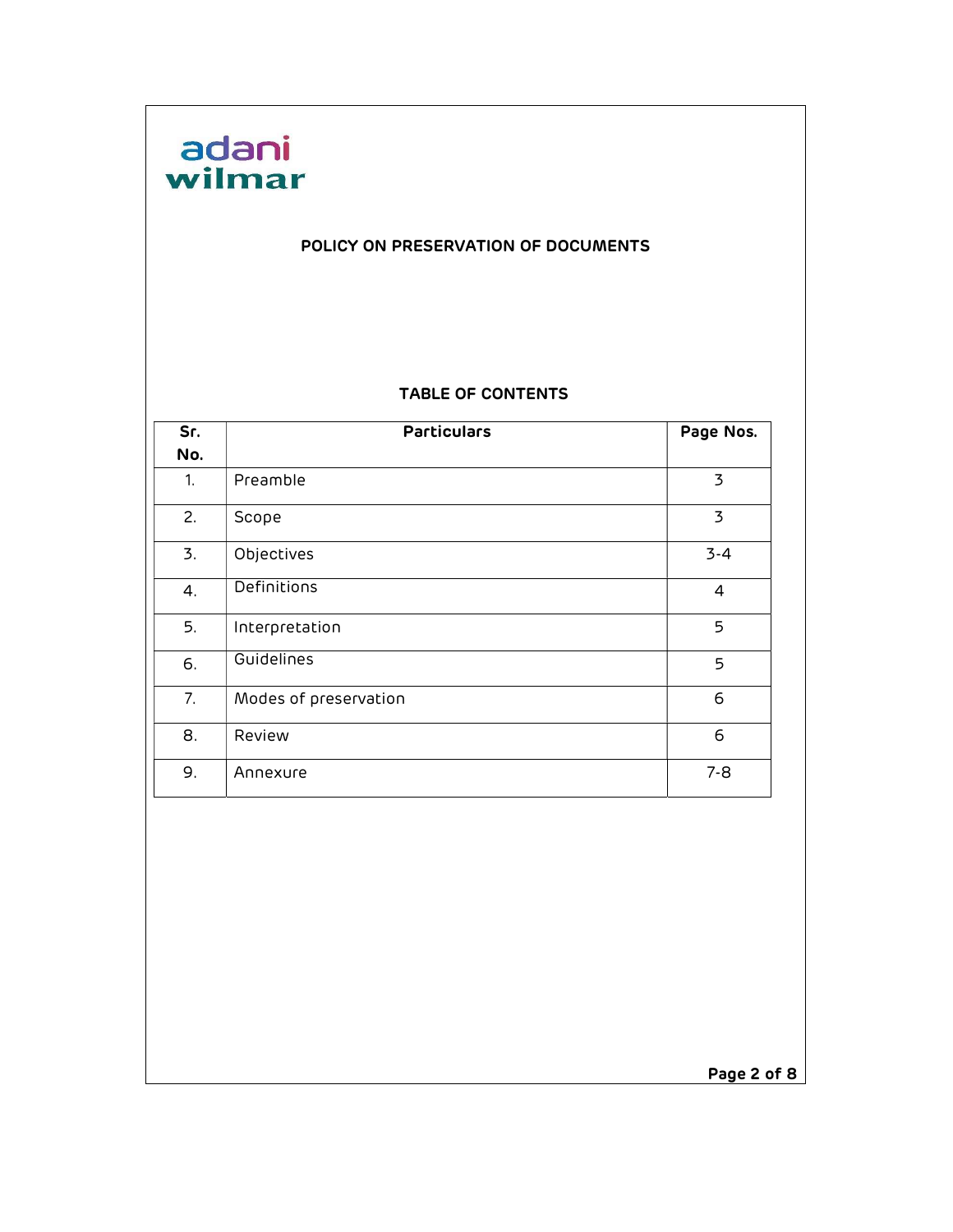

## POLICY ON PRESERVATION OF DOCUMENTS

#### 1. Preamble

Regulation 9 of Securities and Exchange Board of India (Listing Obligations and Disclosure Requirements) Regulations, 2015 [hereinafter referred to as "SEBI (LODR) Regulations" or "Regulations"] requires every Listed Company to have a policy on Preservation of Documents / records maintained by the Company either in Physical Mode or Electronic Mode.

#### 2. Scope

This policy shall govern the maintenance and preservation of documents as per applicable statutory and regulatory requirements.

# 3. Objectives of the Policy

The main objective of this policy is to ensure that all the statutory documents are preserved in compliance with the Regulations and as per Policy framed in compliance with the Regulations and to ensure that the records no longer needed or are of no value are discarded after following the due process for discarding the same.

The major objectives of the policy are:

- Identification of statutory registers and other records of the Company which are required to be preserved.
- Identification and categorisation of the statutory registers and other records to be maintained either for eight years or permanently.
- Decide whether the statutory records and documents are to be preserved in physical form or in electronic form.
- After completion of 8 years, for the statutory documents which are to be preserved for 8 years only may be disposed of as per the guidelines of the Policy or as decided by the Board of Directors at that time.

Page 3 of 8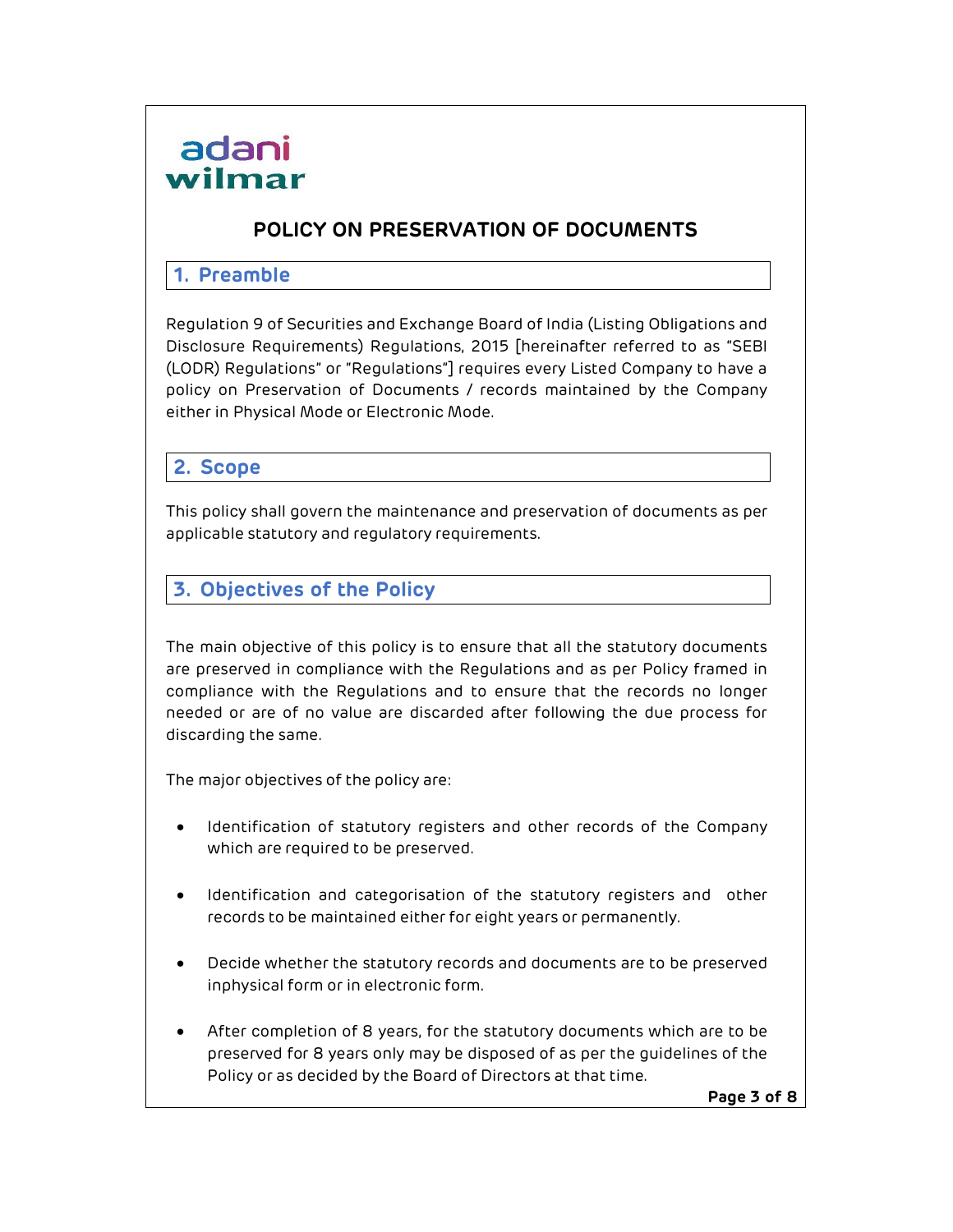# adani wilmar

 Aiding employees of the Company in understanding their obligations in retaining and preserving the documents and records.

# 4. Definitions

- 1. "Act" means the Companies Act, 2013, Rules framed thereunder and any amendments thereto;
- 2. "Regulations" means Securities and Exchange Board of India (Listing Obligations and Disclosure Requirements) Regulations, 2015 and any amendments thereto;
- 3. "Company", "This Company", "The Company", "Company" wherever occur in the policy shall mean "Adani Wilmar Limited".
- 4. "Current" means running matter or whatever is at present in course of passage.
- 5. "Board of Director" or "Board", means the collective body of the Directors of the company;
- 6. "Policy" or "This Policy" means, "Policy on Preservation of Documents."
- 7. "Maintenance" means keeping Documents, either physically or in Electronic Form.
- 8. "Preservation" means to keep in good order and to prevent from being altered, damaged or destroyed.
- 9. "Electronic Form" means any contemporaneous electronic device such as computer, laptop, compact disc, floppy disc, space on electronic cloud, or any other form of storage and retrieval device, considered feasible, whether the same is in possession or control of the Company or otherwise the Company has control over access to it.

Page 4 of 8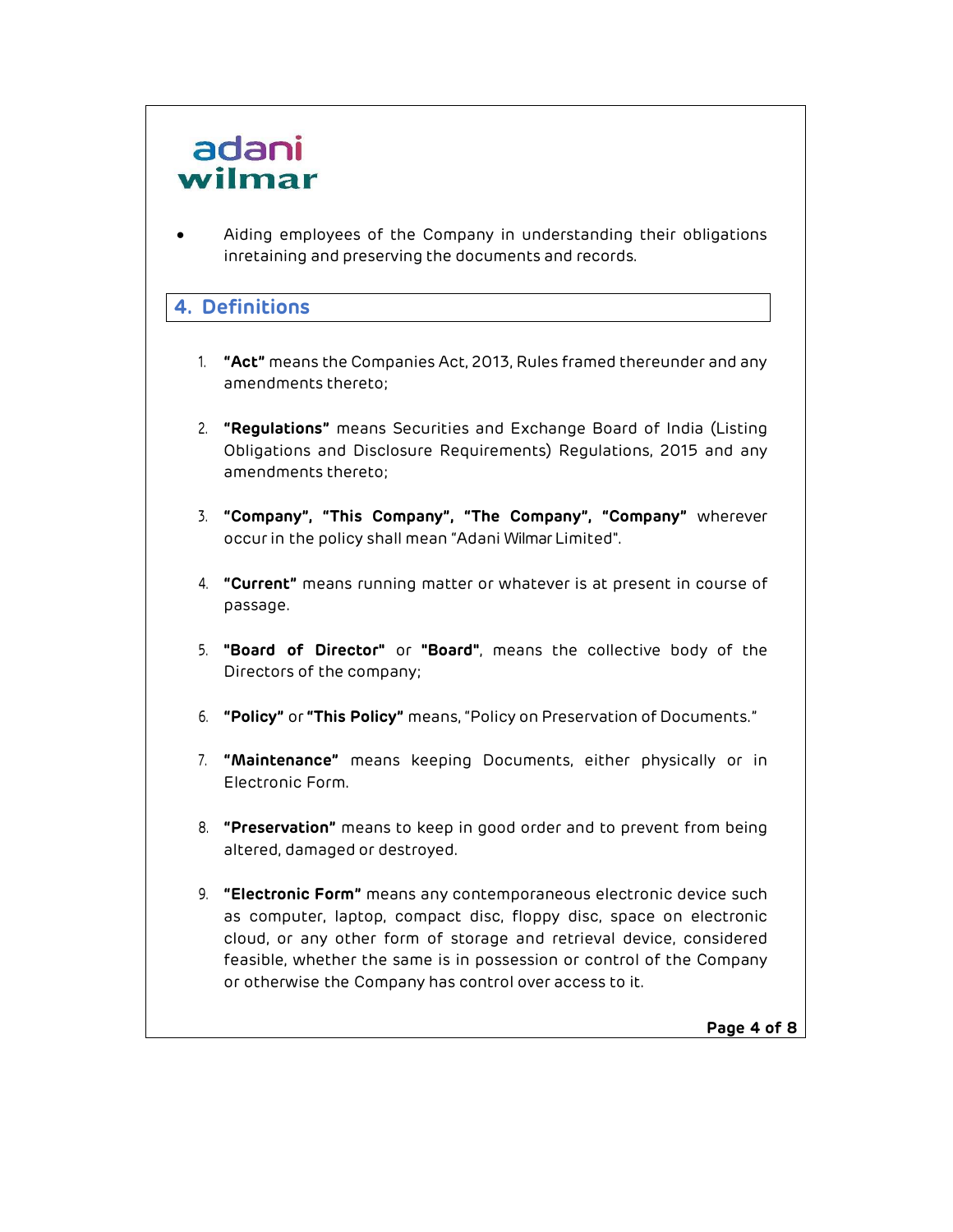# adani wilmar

# 5. Interpretation

Terms that have not been defined in this Policy shall have the same meaning assigned to them in the Companies Act, 2013, Securities and Exchange Board of India (Listing Obligations and Disclosure Requirements) Regulations, 2015.

6. Guidelines

Regulation 9 of Securities and Exchange Board of India (Listing Obligations and Disclosure Requirements) Regulations, 2015, provides that the listed entity shall have a policy for preservation of documents, approved by its Board of Directors, classifying them in at least two categories as follows –

- a. documents whose preservation shall be permanent in nature ;
- b. documents with preservation period of not less than eight years after completion of the relevant transactions.

Accordingly, the Company has classified the preservation of documents to be done in the following manner:

- a. documents that needs to be preserved and retained permanently;
- b. documents that needs to be preserved and retained for a period of 8 years as specified under the Companies Act, 2013 or SEBI (LODR) Regulations;
- c. documents that need to be preserved and retained for such period as prescribed under any statute or regulation as applicable to the Company.
- d. where there is no such requirement as per applicable law, then for such period as the document pertains to a matter which is "Current".

An indicative list of the Documents and the time-frame of their preservation is provided in Annexure- I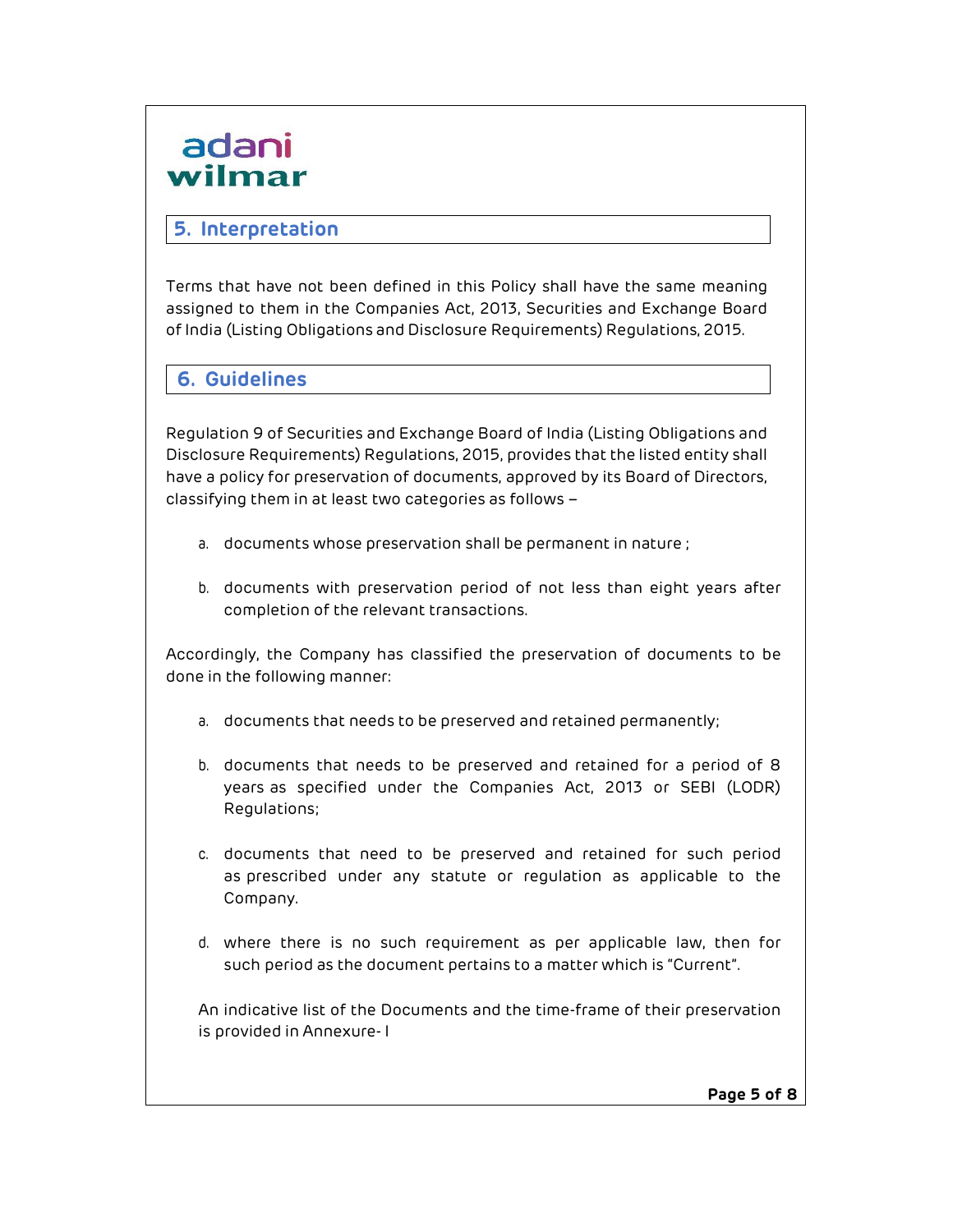# adani wilmar

## 7. Modes of preservation

The Documents may be preserved in

- a) Physical form; or
- b) Electronic Form.

The official of the Company required to preserve the document shall be Authorised Person who is generally expected to observe the compliance of statutory requirements as per applicable law..

The preservation of documents should be such as to ensure that there is no tampering, alteration, destruction or anything which endangers the content, authenticity, utility or accessibility of the documents.

The preserved documents must be accessible at all reasonable times. Access may be controlled by the concerned Authorised Person with preservation, so as to ensure integrity of the Documents and prohibit unauthorized access.

- Destruction of documents

The documents of the Company which are no longer required as per the time schedule prescribed in the Annexure A may be destroyed. The concerned officer may direct employees in charge from time to time to destroy the documents which are no longer required as per the documents Preservation Schedule given under Annexure A. The details of the documents destroyed by the Company shall be recorded in the Register for Disposal of Records to be kept by Employees who are disposing of the documents in the format prescribed at Annexure B. The entries in the register shall be authenticated by the Authorised Person.

### 8. Policy Review

This policy shall be reviewed from time to time so that the policy remains compliant with applicable legal requirements. The Company Secretary will keep the policy updated as per applicable statutory guidelines.

\*\*\*\*\*\*\*\*\*\*\*\*\*\*

Page 6 of 8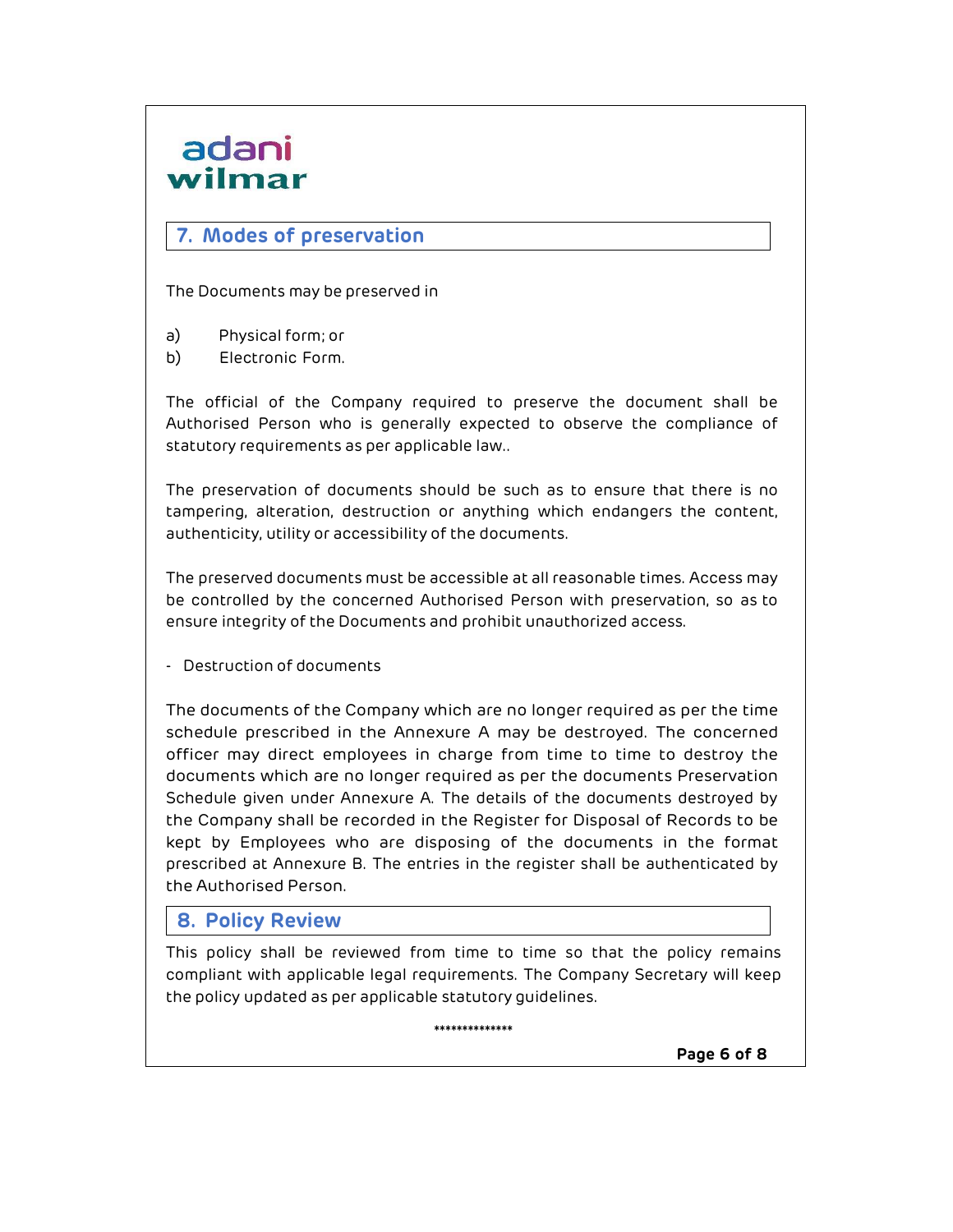